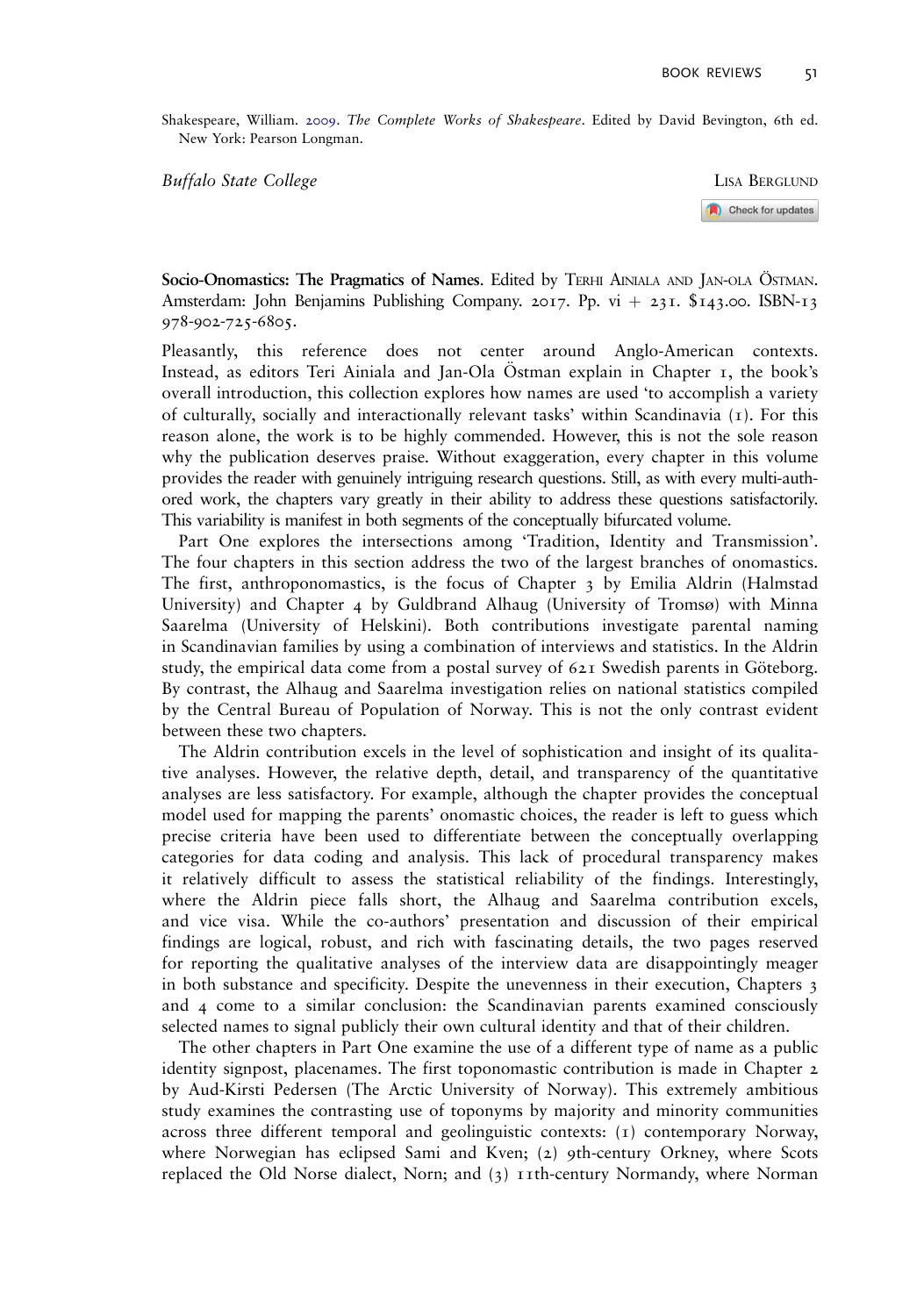French gradually edged out Scandinavian languages. This contextual triad in Chapter 2 provides a strong contrast to the multiplicity of spaces examined later in Chapter 5. Written by Jarno Raukko (University of Helsinki), this latter chapter offers an interesting albeit somewhat haphazard examination of toponyms and their exonymic 'translations', e.g., Keulen and Cologne are the Dutch and English exonymic alternatives for German endonym Köln. Onomasticians will surely enjoy the placename selection offered in Chapters 2 and 5. However, some of the conclusions drawn may be less satisfying. Pederson, for example, makes the following unqualified assertion:

When language shift takes place, one must assume that a minority group adopts the negative attitudes toward their own group from the majority and subsequently denies their ethnic origin and language in order to achieve a positive social identity [emphasis added]. (35)

Alongside the inherent danger in generalizing from one isolated study to other contexts, this blanket statement fails to acknowledge the true complexity and multiplicity of (extra-)linguistic factors related to language shift. As unfortunate as such occasional overgeneralizations may be, they do not undermine the overall quality of Pederson's contribution. The same cannot be said, however, for Raukko. Take, for example, the assertion that the 'European languages do not use exonyms e.g. for most African rulers, because these rulers are not part of European everyday knowledge' (98). Ignoring the distinct probability that Raukko has grossly overestimated the average EU citizen's familiarity with European leaders' names, it's not difficult to find counter-examples that directly undermine the underlying hypothesis, namely that translated names necessarily 'reflect the cultural and historical importance of the bearers of the translated name to the target culture' (98). If this assertion were true, surely the US and Germany, two countries with undeniably significant socio-economic ties, would have official translations for the names President Barack Obama and Chancellor Angela Merkel. The variation in quality and subject matter found in the first part of the book is also present in the second, 'The Variability of Names'.

Chapters 8 and 9 both examine the variation found in business names, albeit with two very different investigative foci. First, in Chapter 8, Leila Mattfolk (Institute for Language and Folklore in Uppsala, Sweden) analyzes attitudes towards the use of English in the names of companies within the Swedish-Finnish bilingual municipality of Närpes, Finland. Then, in Chapter 9, Väinö Syrjälä (University of Helsinki) investigates the languages used in 72 business names gathered from two bilingual Finnish towns, Kauniainen and Karis. Both of these authors provide an excellent discussion of the sociocultural factors that influence the choice and reception of company names. Where both investigations fall somewhat short is in analytical procedures. In the Mattfolk study, the method used to separate the onomastic data into nominative categories appears problematic. For example, the restaurant name *Birgittas lunch och festservice* was apparently classified as Swedish, despite the English words 'lunch' and 'service'  $(175)$ . In the Syrjälä contribution, a list of English companies names 'where the line of business is transparent' is offered. An example is *PepperStone* (196). Although Syrjälä claims the reference for this company name is clear, for the reviewer, this was not the case at all. Is *PepperStone* where one can purchase spices and herbs or does it specialize in designer kitchenware? The same criticism could be made of the other company names Syrjälä describes as being transparent. This was not the only inconsistency in Syrjälä's analysis. It is also unclear, for example, why the author categorizes the *Pannacotta Home*  $\circ$  *Kitchen* as English despite the incorporation of the Italian food name, whereas names featuring the word Pizzeria are classified as being 'universal'. Although intellectually stimulating, such inconsistencies reduce the reliability of the results reported in Chapters 8 and 9.